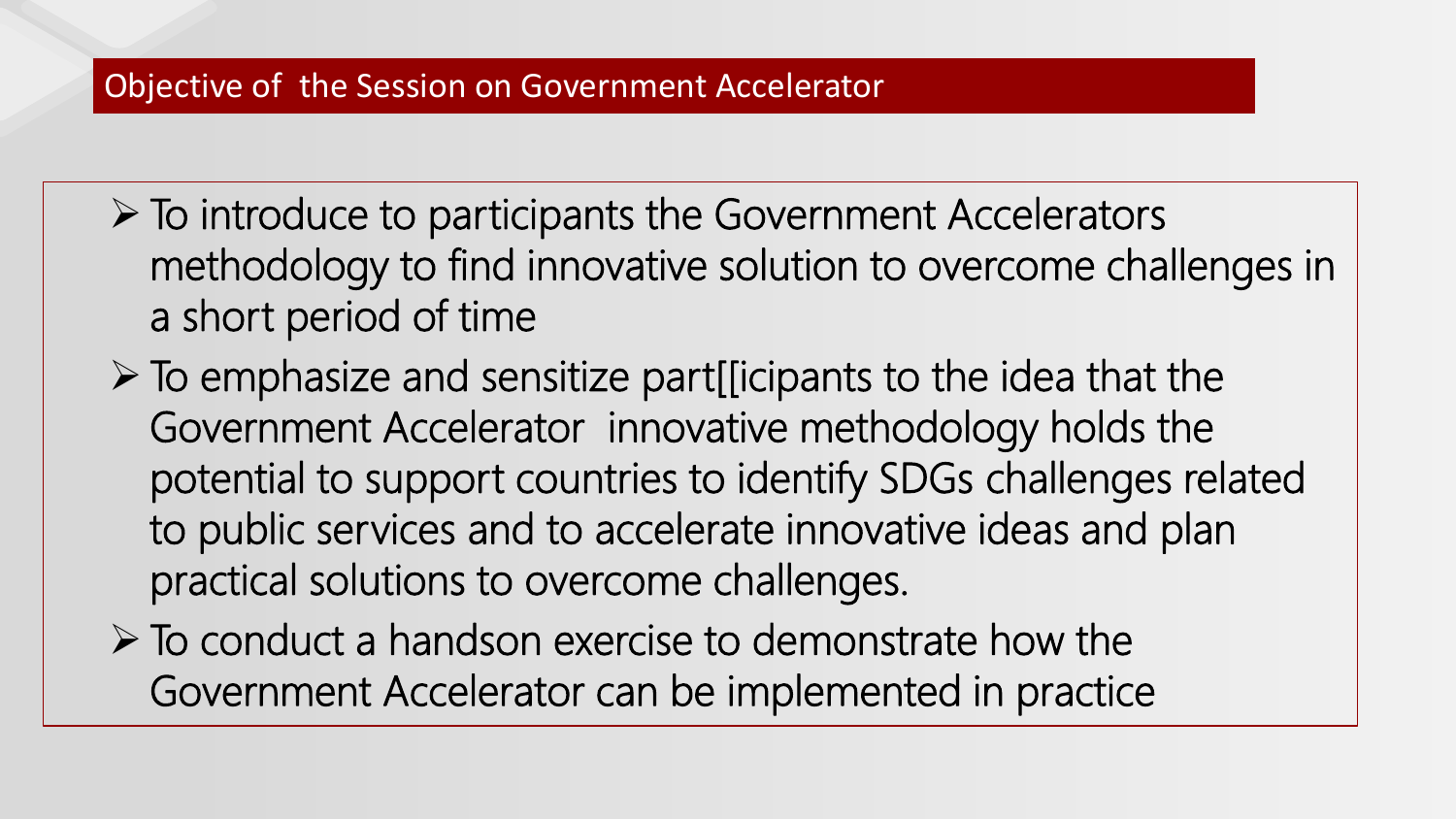- ➢ **It is a platform for cross-sectoral government teams to address challenges and achieve ambitious periods.**
- ➢ **It focuses on accelerating the delivery of strategic programs, the development of policies and regulations, and enhancing Government services.**
- ➢ **Aims to rethink how Government works by introducing a unique model built on accelerated results, increased collaboration and innovation.**
- ➢ **Emphasizes the integration between local Government/authorities entities, the private sector, academic institutions, and civil society organizations with the purpose of driving innovation and ultimately achieving Government ambitious plans goals in a short time**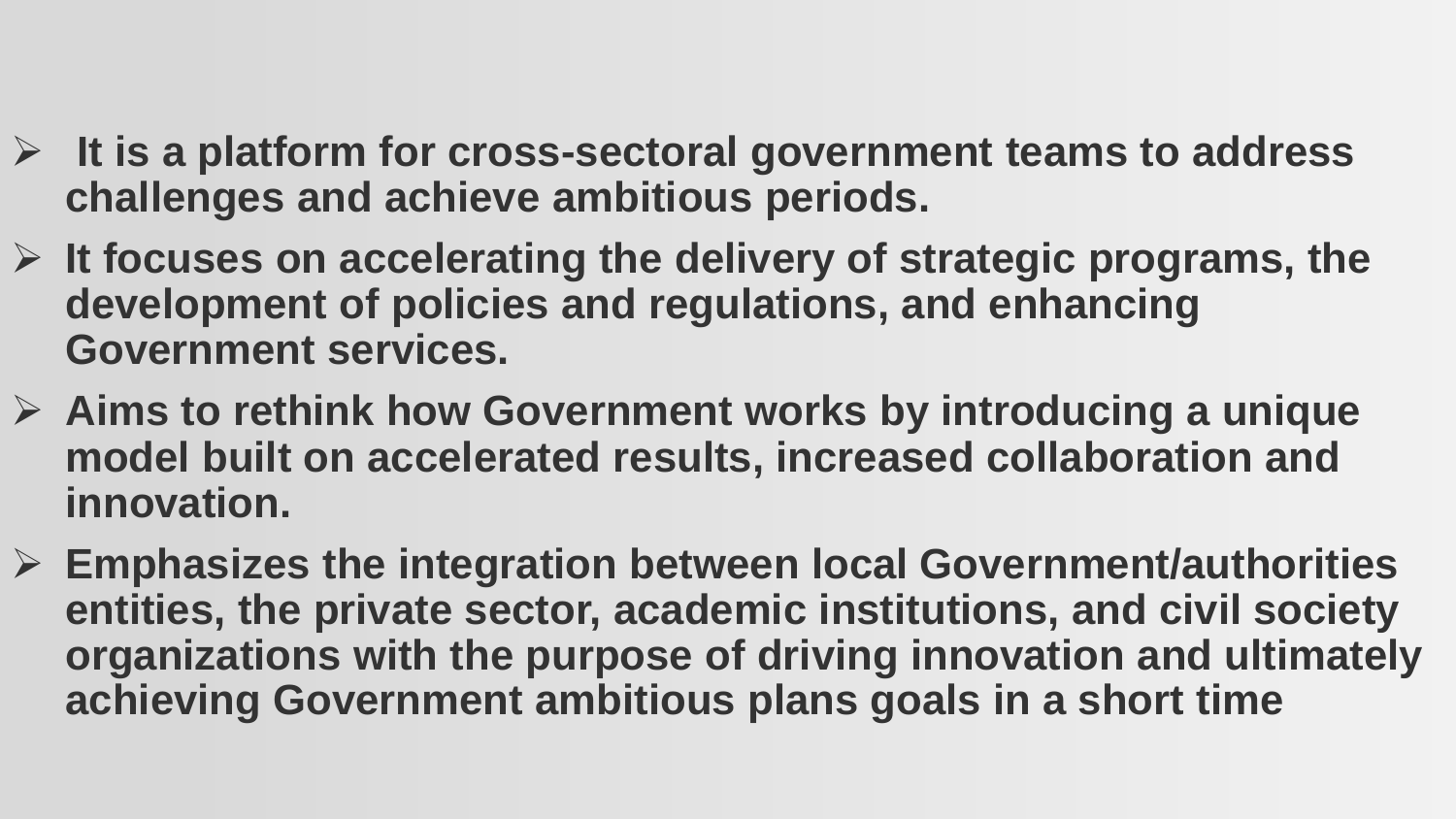The Government Accelerator session will Assists Working Groups to Identify SDGs related Challenges and generate innovative ideas for strengthening the public service delivery: The Process;



### Challenge Identification

- Region Specific SDGs related challenge identification (Education, Health, Gender, Environment)
- Simulation of root cause analysis of the different challenges



#### Planning Process

- Setting SMART goals
- Ideation & innovative solutions
- Agility & resilience in planning
- Strategic partners **Identification**



#### Public Engagement

- Public engagement methodology
- Open discussion
- Role playing of strategic partners feedback and reflection on the plan.

Expected **Outcomes** 

- Challenges identified
- Innovative solutions to overcome the challenges
- Stakeholder & strategic partners identified
- Planning accelerated solutions for SDGs related challenges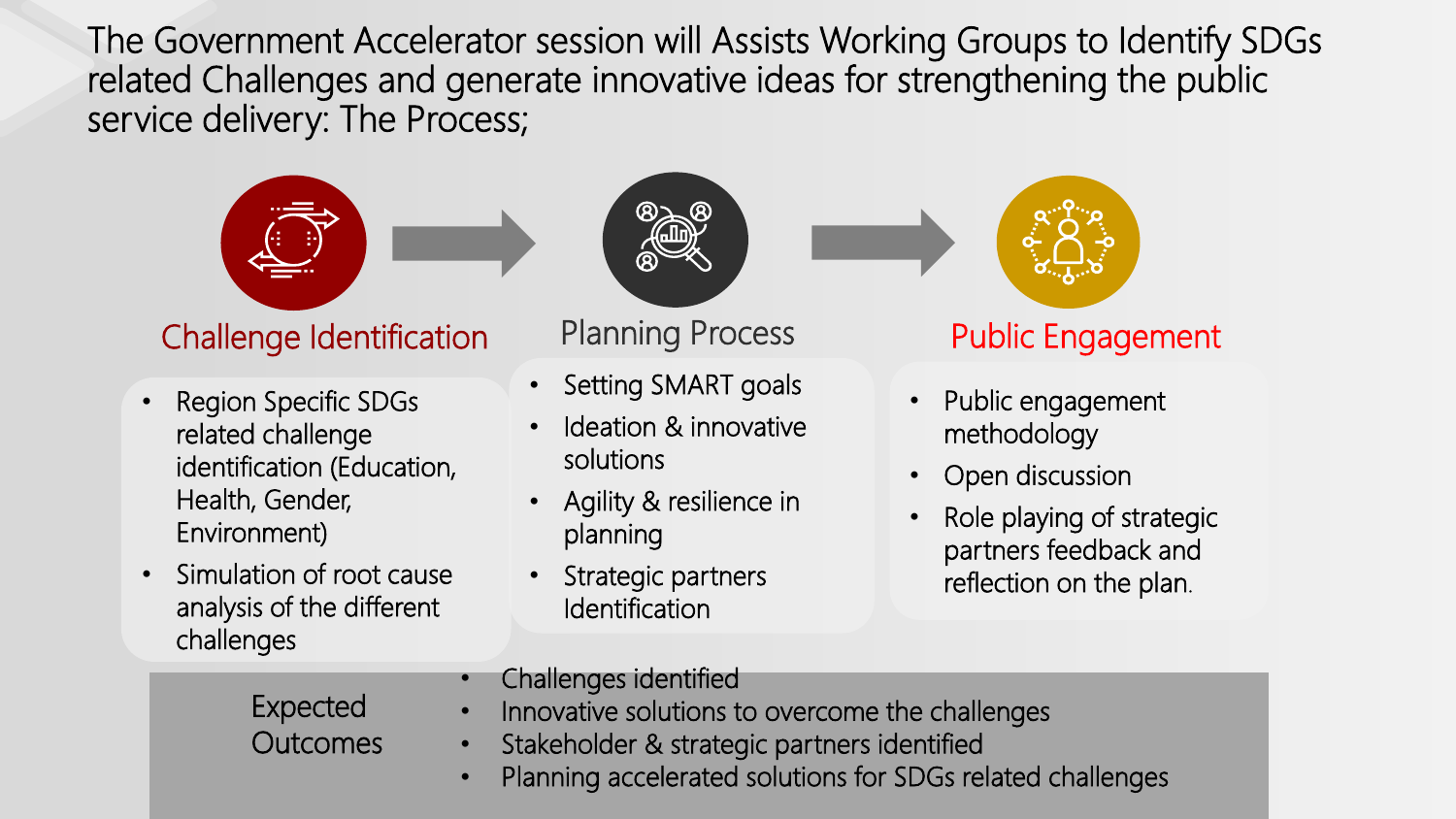# Themes and Groups

- Depending on the number of the participant and their profiles the following groups will be forms to discuss the following challenges:
- Group one: On Gender: Accelerating the inclusion of women in the Public Sector Decision making positions.
- Group 2: Securing the environment for future generations
- Group 3: Reinforcing equity in the delivery of public services
- Group 4: Ensuring and quality education for all